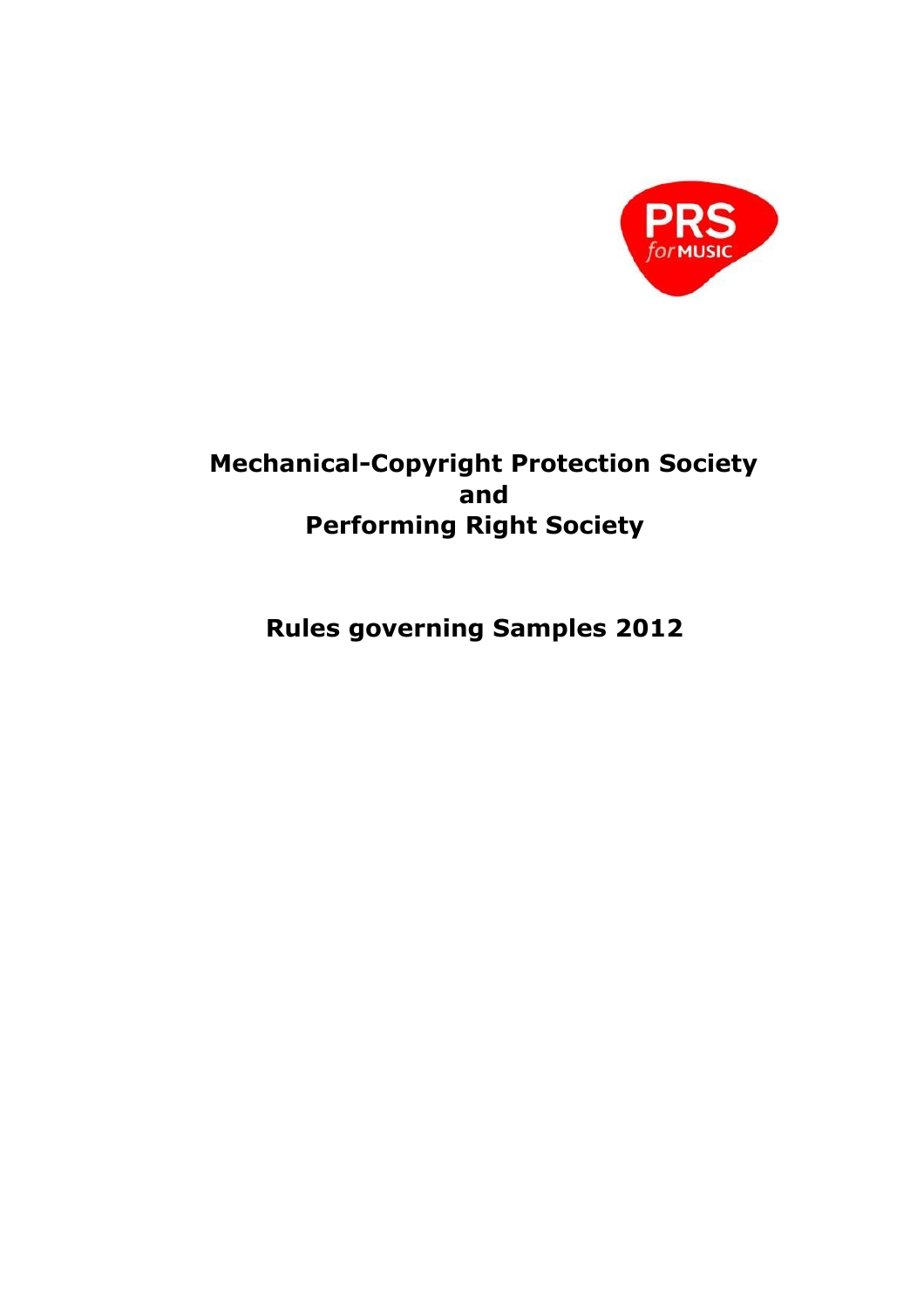## **Contents**

- **1. Introduction**
- **2. Definitions**
- **3. Application Procedure**
- **4. Registration and Notification of New Works**
- **5. Notifying** *PRS for Music* **of a Sampling Claim**
- **6. Procedure following receipt of a Sampling Claim**
- **7. The Licensing of New Works in Dispute by MCPS**
- **8. The Licensing of New Works in Dispute by PRS**
- **9. Disputed Royalties**
- **10. Transitional Rules**
- **11. General**
- **12. Complaints Procedure**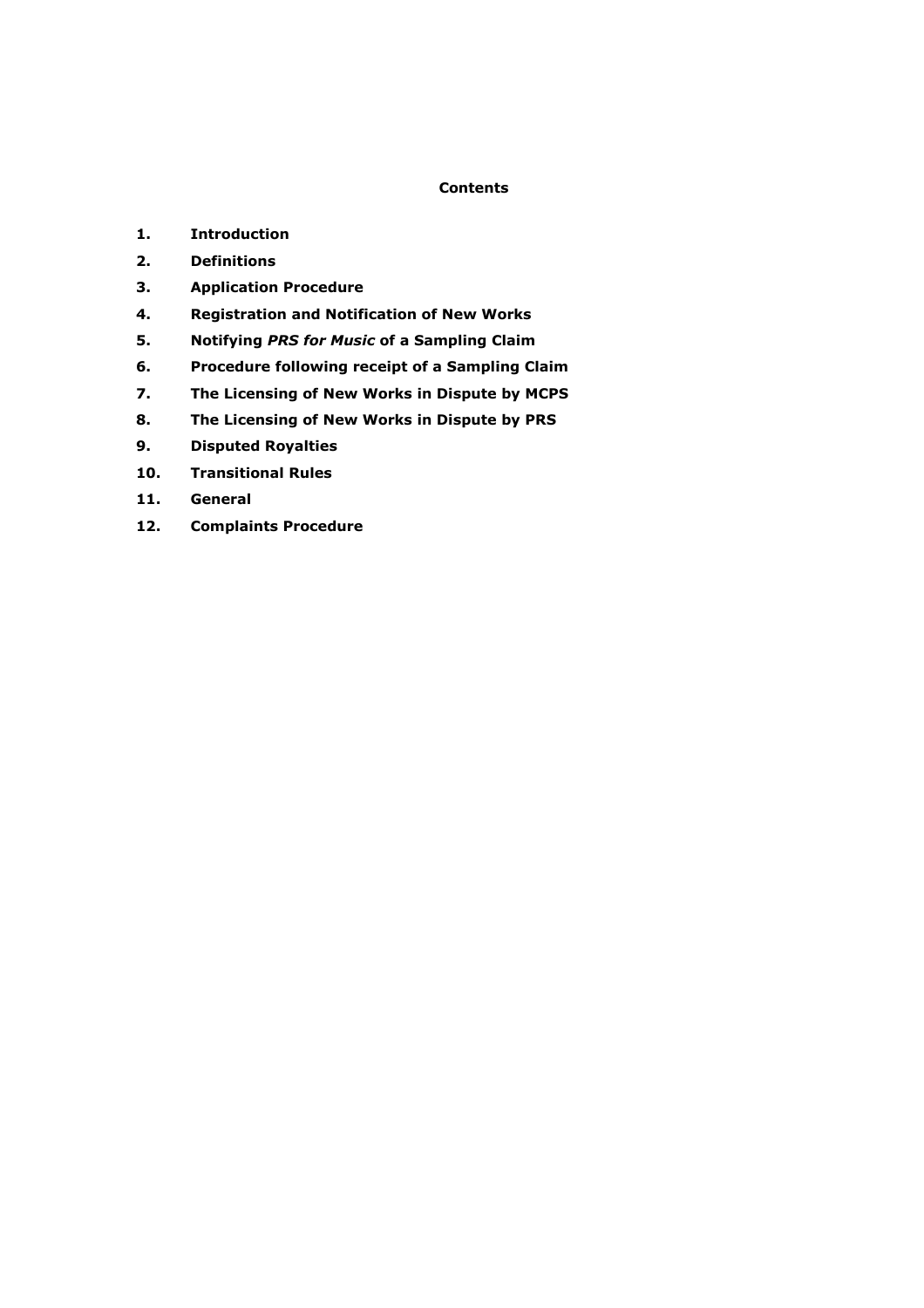#### **1. Introduction**

- 1.1 This document sets out the rules and procedures ('the Rules') that *PRS for Music* will follow where:
	- 1.1.1 A person applies to MCPS or the Copyright Owner for a licence either to make a Sound-Bearing Copy of a Work or to reproduce an existing Sound-Bearing Copy of that work for the purpose of incorporating it into a new work with a view to distributing Sound-Bearing copies of the same ('Application');
	- 1.1.2 A person applies to register or *PRS for Music* is otherwise notified of a Work which contains a copy of a Work in which another<br>person is interested  $p$ erson is ('Registration');
	- 1.1.3 A Copyright Owner claims that notwithstanding that he is willing to enter into, or has entered into, a sample clearance settlement agreement to license the making or reproduction of a Sound-Bearing Copy of the Work for the purpose of incorporating it into a New Work, but no agreement has been reached as to the share of royalties that should be paid to him in consideration of such licence.
- 1.2 The Rules do not apply where the Copyright Owner unconditionally withholds the licence described in Rule 1.1, or revokes it before any agreement about the share of royalties due to him has been reached. For the purposes of these Rules, *PRS for Music* will only regard a licence as having been unconditionally withheld or revoked where the Copyright Owner has satisfied the requirements of Rule 3.2, in which case the dispute will be dealt [with under the](http://www.prsformusic.com/creators/joiningus/how_it_works/infringementsanddisputes/Pages/infringements.aspx) *[PRS for Music](http://www.prsformusic.com/creators/joiningus/how_it_works/infringementsanddisputes/Pages/infringements.aspx)* **[Rules governing](http://www.prsformusic.com/creators/joiningus/how_it_works/infringementsanddisputes/Pages/infringements.aspx) [Infringement Claims](http://www.prsformusic.com/creators/joiningus/how_it_works/infringementsanddisputes/Pages/infringements.aspx)** [from time](http://www.prsformusic.com/creators/joiningus/how_it_works/infringementsanddisputes/Pages/infringements.aspx)  [to time.](http://www.prsformusic.com/creators/joiningus/how_it_works/infringementsanddisputes/Pages/infringements.aspx)
- 1.3 These Rules take effect from 28 June 2012 in relation to Applications, Registrations and Claims made on or after 1 August 1999. Subject to Rule 10, the Rules replace the MCPS' New Sample Procedure which came into effect on 1 August 1999.

## **2. Definitions**

In these Rules unless the context requires,

- 2.1 'Affiliated Society' means any performing right and/or mechanical right society outside of the UK to which *PRS for Music* is affiliated.
- 2.2 'Application' means an application in writing for a Sample Clearance Settlement agreement.
- 2.3 'Copyright Owner' means, in respect of any act restricted by copyright in a Work, the person who has the right, for the time being, to authorise other persons to do that act in the UK.
- 2.4 'CPR' means the Civil Procedure Rules which are in force in England and Wales from time to time.
- 2.5 'Disputed Royalties' means, in relation to a Sampling Dispute, any royalties, fees or other monies received by *PRS for Music* in respect of a New Work.
- 2.6 'Infringing Work' means a New Work, the making of which is alleged by the Copyright Owner to have infringed copyright in his Work.
- 2.7 'In writing' means written and/or printed correspondence, and includes any mode of representing or reproducing words in readable form.
- 2.8 'Legal Claim' means a Legal Claim issued in a UK court, in accordance with Part 7 of the CPR.
- 2.9 'Literary Work' means any words intended to be sung or spoken with a musical work and which is for the time being in the repertoire of *PRS for Music*.
- 2.10 'Member' means:
	- 2.10.1 In relation to MCPS, any person, firm or [corporation subject to the](http://www.prsformusic.com/creators/joiningus/membershipagreements/mcpsmembershipagreement/Pages/MA2.aspx)  **[Membership](http://www.prsformusic.com/creators/joiningus/membershipagreements/mcpsmembershipagreement/Pages/MA2.aspx) [Agreement](http://www.prsformusic.com/creators/joiningus/membershipagreements/mcpsmembershipagreement/Pages/MA2.aspx)** [for the](http://www.prsformusic.com/creators/joiningus/membershipagreements/mcpsmembershipagreement/Pages/MA2.aspx)  [time being, either d](http://www.prsformusic.com/creators/joiningus/membershipagreements/mcpsmembershipagreement/Pages/MA2.aspx)irectly or through an associated firm or company.
	- 2.10.2 In relation to PRS, any person, firm or corporation who has been admitted as, and is for the time being, a member of [the Society](http://www.prsformusic.com/SiteCollectionDocuments/About%20MCPS-PRS/PRSMEMART.pdf)  [pursuant to the](http://www.prsformusic.com/SiteCollectionDocuments/About%20MCPS-PRS/PRSMEMART.pdf) **[Articles of](http://www.prsformusic.com/SiteCollectionDocuments/About%20MCPS-PRS/PRSMEMART.pdf) [Association.](http://www.prsformusic.com/SiteCollectionDocuments/About%20MCPS-PRS/PRSMEMART.pdf)**
- 2.11 'Musical Work' means any copyright Musical Work, including any lyrics or associated words, which is, for the time being, in the repertoire of *PRS for Music*.
- 2.12 'New Copyright Owner' means, in respect of any act restricted by copyright in a New Work, the person who has the right, for the time being, to authorise other persons to do that act in relation to the Work.
- 2.13 'New Work' means a Musical Work or Literary Work containing a Sample.
- 2.14 'Person Interested' in a Work in relation to:
	- 2.14.1 the performing right has the same meaning as that ascribed to that term in Rule 1(m) of PRS' Rules.
	- 2.14.2 the rights administered by MCPS, any Member or other person to whom MCPS may from time to time allocate and distribute monies under clause 7 of the Membership Agreement.
- 2.15 '*PRS for Music'* means either PRS and/or MCPS, as the context so requires.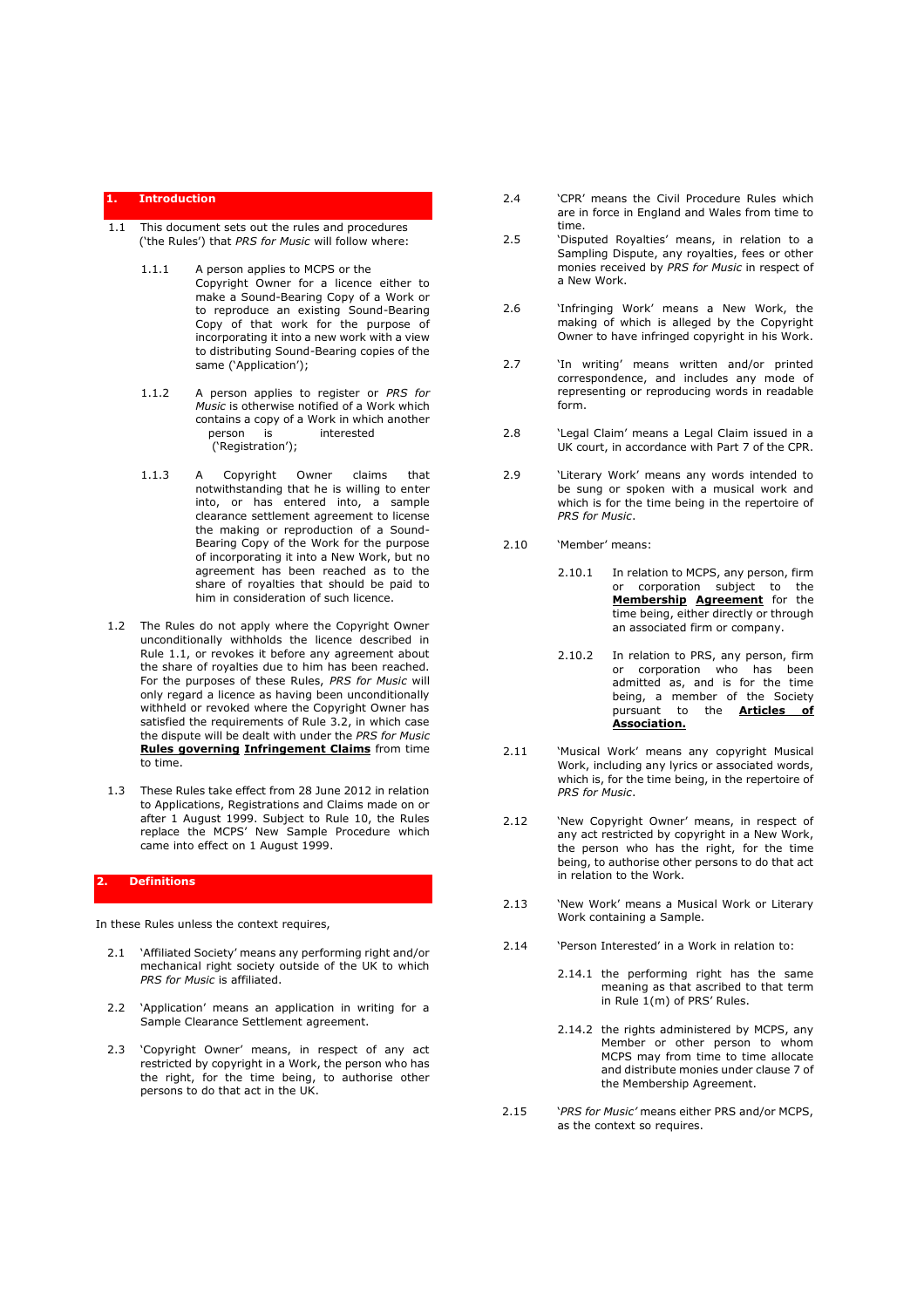- 2.16 'Sample' means, in relation to a Work of which a Sound-Bearing Copy has been made, such part of that Work as is or is intended to be directly or deliberately reproduced for the purposes of incorporating the same into a New Work (whether
- or not the Sound-Bearing Copy in which the Work was recorded is also so reproduced).
- 2.17 'Sampling Claim' means a claim more particularly described in Rule 5.
- 2.18 'Sample Clearance Settlement Agreement' means the agreement for a licence from, or on behalf of, the Copyright Owner to make a Sample of his Work, and to exercise any of the acts restricted by copyright in the New Work insofar as, and to the extent that, it contains the Sample.
- 2.19 'Sampling Dispute' means any dispute relating solely to the consideration payable by the New Copyright Owner and/or record company for the Sample Clearance Settlement Agreement. For the avoidance of doubt, a dispute in which the validity or existence of the Sample Clearance Settlement Agreement is at issue is not for the purposes of these Rules, a Sampling Dispute.
- 2.20 'Share' means in relation to a New Work such proportion of the Royalties as may be allocated from time to time by *PRS for Music* to a Person Interested in that Work.
- 2.21 'Work' means a Musical Work or a Literary Work or substantial part thereof.
- 2.22 Words importing:
	- 2.22.1 the singular number include the plural number and vice versa.
	- 2.22.2 the masculine aender include the feminine and neuter.

All other words and expressions shall, where the context so admits, have the same meaning as under the MCPS Membership Agreement or the PRS Articles of Association.

#### **3. Application Procedure**

- 3.1 A person who wishes either to make or to copy a Sound-Bearing Copy of a Work for the purposes of including a Sample in a New Work may make an Application to the Copyright Owner by contacting the publisher and/or record company of the Copyright Owner.
- 3.2 Where the Copyright Owner refuses to grant the Sample Clearance Settlement Agreement, he must:
	- 3.2.1 notify the New Copyright Owner and the record company in writing and instruct the record company to cease and desist from the manufacture and

distribution of the New Work with immediate effect ('Notice and Instruction'); and

- 3.2.2 send a copy of such Notice and Instruction to *PRS for Music*'s Member Services Department and Licensing Services (Audio Products).
- 3.3 On receipt of the copy Notice and Instruction MCPS will refuse to grant licences in respect of the New Work.
- 3.4 If in breach of the Notice and Instruction the record company manufactures and distributes copies of the New Work, the Member may submit an Infringement Claim under the terms of *PRS for Music*'s **[Rules governing Infringement](http://www.prsformusic.com/creators/joiningus/how_it_works/infringementsanddisputes/Pages/infringements.aspx)  [Claims](http://www.prsformusic.com/creators/joiningus/how_it_works/infringementsanddisputes/Pages/infringements.aspx)** from time to time. However, the Copyright Owner is responsible for initiating legal proceedings in relation to the allegation of infringement of copyright in his Work.

## **4. Registration and Notification of New Works**

- 4.1 A Member may at any time register with *PRS for Music* a New Work in respect of which he claims to be a Person Interested. Registrations shall be in such form as *PRS for Music* may from time to time prescribe but must in any event specify:
	- 4.1.1 That the New Work contains a Sample;
	- 4.1.2 The Literary and/or Musical Work from which the Sample was taken;
	- 4.1.3 The name of the Copyright Owner and every other Person Interested in the Sample;
	- 4.1.4 The Share to which the Copyright Owner and every other Person Interested in the Sample is entitled.
- 4.2 Where *PRS for Music* is notified of a New Work in accordance with Rule 4.1 or by Application under Rule 3.1 or otherwise, *PRS for Music* will register the claims on the Copyright database. Subject to Rule 4.3, *PRS for Music* will issue licences and collect and distribute royalties in respect of the New Work according to the Shares as confirmed by or on behalf of the Persons Interested.
- 4.3 If the total of the Shares claimed in respect of a New Work exceeds 100 percent, *PRS for Music* will suspend the distribution of the Disputed Royalties pending resolution of the Sampling Dispute in accordance with Rule 6.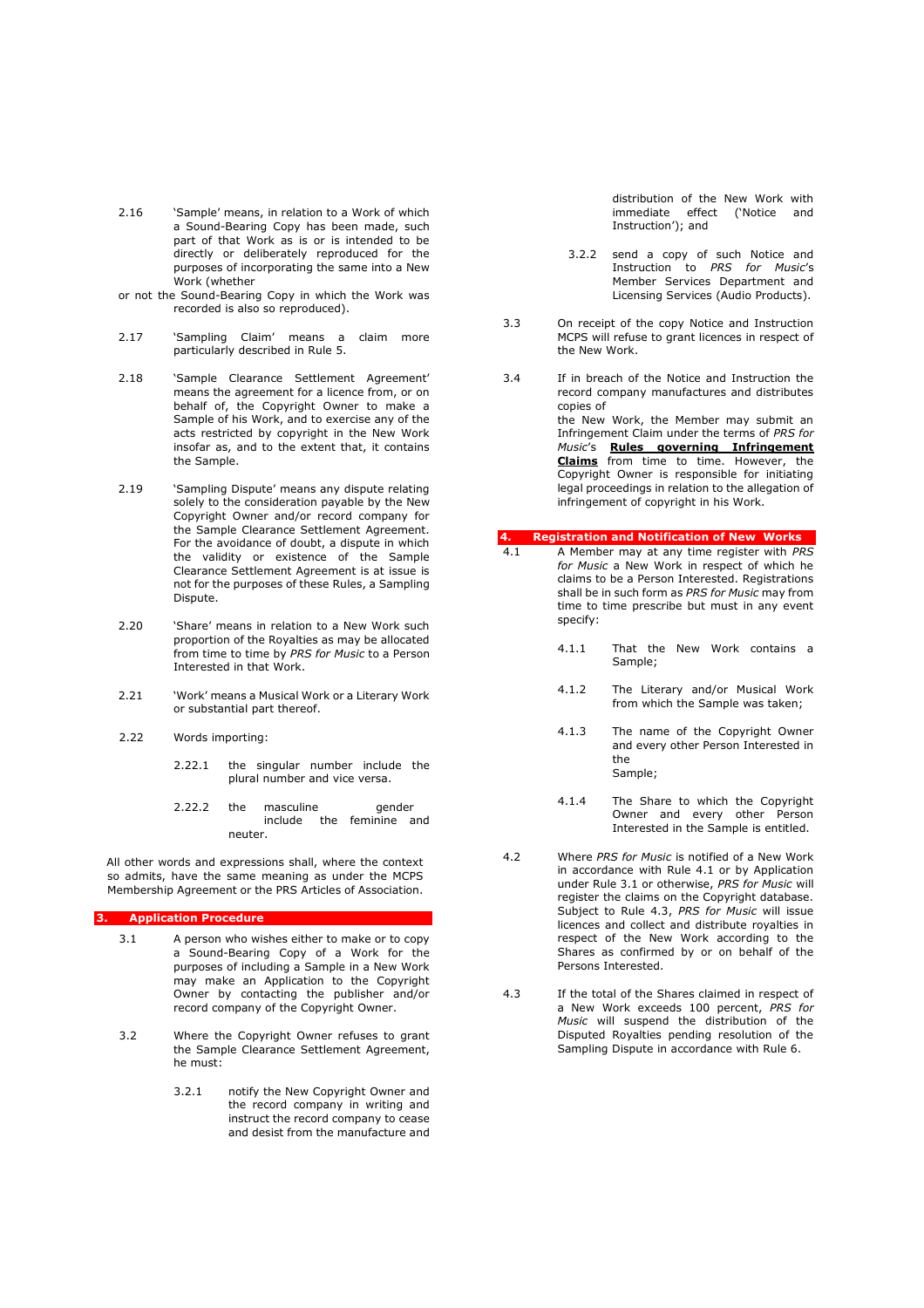#### **5. Notifying** *PRS for Music* **of a Sampling Claim**

- 5.1 Rule 5 and the following Rules apply to every Sample Claim in which at least one of the Claimants is, at the time of such Claim, a Member of PRS or MCPS or an Affiliated Society and is, in all respects, subject to the order of any UK court or arbitrator having jurisdiction over the matters in question.
- 5.2 In Rule 5 and the following Rules:
	- 5.2.1 'Sampling Claim' means any claim where a person ('Claimant') claims to be entitled to a Share of the Royalties greater than that claimed by one or more of the other Persons Interested in the New Work which results in the total claims being over 100 percent.
	- 5.2.2 'Notice of Sampling Dispute' means either the letter or other communication in writing in which the Claimant notifies the other party that he disputes the Share.
- 5.3 A Sampling Claim shall not be treated as having been made for the purposes of these Rules unless:
	- 5.3.1 it is made in writing and sent to the member services department at: 41 Streatham High Road, London, SW16 1ER, or samples@prsformusic.com; and
	- 5.3.2 it contains the following information:
		- 5.3.2.1 the name of the New Work;
		- 5.3.2.2 the identity of the New Copyright Owner;
		- 5.3.2.3 the name of the Literary Work and/or Musical Work from which the Sample was made;
		- 5.3.2.4 the Share of Royalties to which the Sampling Claim relates;
	- 5.3.3 it is supported by a copy of either the Notice of Sampling Dispute or the Legal Claim.

## **6. Procedure following receipt of a Sampling Claim**

6.1 As soon as practicable following receipt of a Sampling Claim, *PRS for Music* will:

6.1.1 place the Disputed Royalties in suspense ('the Suspense

Procedure');

- 6.1.2 send a copy of the documents and information referred to in Rules 5.3.1 and 5.3.2 to the New Copyright Owner and notify every party claiming to be a Person Interested in the New Work; and
	- (a) the fact that<br>the Suspense Suspense Procedure has been invoked;
	- (b) the Disputed Share to which the Suspense Procedure will apply; and
	- (c) in relation to the Disputed Share, the date on which the Suspense<br>Procedure vas applied Procedure ('Suspense Date').
- 6.2 *PRS for Music* will suspend the distribution of the Disputed Royalties until either:
	- 6.2.1 *PRS for Music* is notified by the parties that the Sampling Dispute has been resolved and of the person to whom the Disputed Share should be paid ('Notice'); or
	- 6.2.2 *PRS for Music* receives a certified copy of an order of a UK Court disposing of the Sampling Dispute ('Order').
- 6.3 *PRS for Music* will distribute the Share in accordance with that Notice or Order, as the case may be. The parties shall be responsible for accounting as between themselves for the Disputed Royalties *PRS for Music* had distributed to any of them prior to the Suspense Date and nothing in this Rule shall be deemed to impose or construed as imposing on *PRS for Music* any obligation to make or effect on behalf of the parties adjustments to such distributions.

#### **7. The Licensing of New Works in Dispute by MCPS**

- 7.1 Licences for the use of a New Work which is for the time being the subject of a Sampling Dispute will continue to be granted under the terms of any applicable Standard Licensing Agreement, Blanket Licence Agreement or Licensing Scheme.
- 7.2 Where no such Agreement or Scheme applies, or where such an Agreement or Scheme applies but requires the express consent of the Member for the reproduction or other use, the following provisions will apply:
	- 7.2.1 Where all the parties to the Sampling Dispute are Members, no further licences for the reproduction of the relevant Work(s)